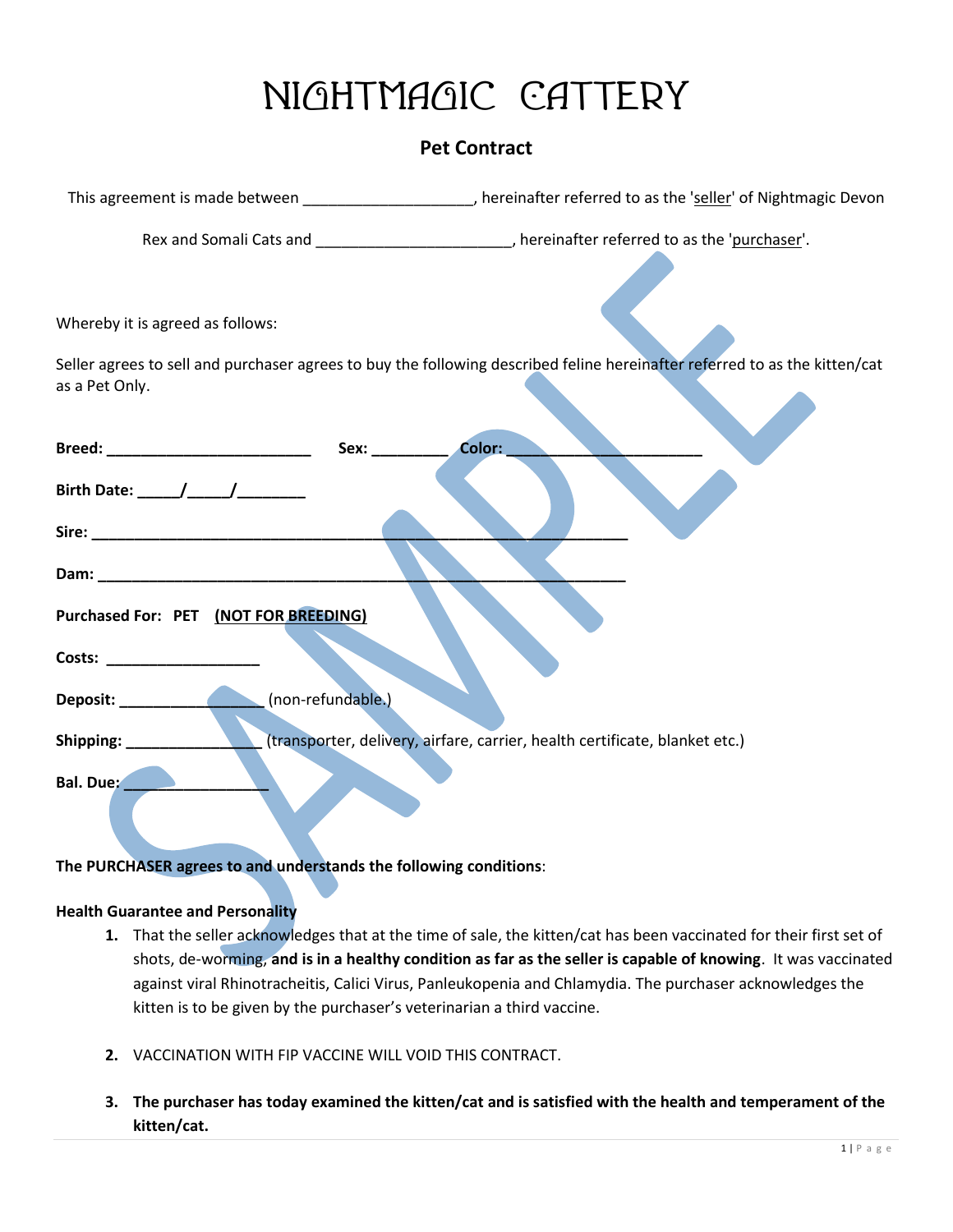- **4. Purchaser is responsible for all veterinarian fees and other expenses which are incurred from date of kitten/cat leaving cattery**.
- 5. The purchaser agrees to insure the kitten/cat for at least the first year of its life at the purchaser's expense.
- **6.** Within a 72 hours of being picked up, purchaser is responsible to bring kitten/cat to their own vet for a health checkup. If the kitten/cat is believed to be ill by a licensed veterinarian, **the seller must be notified within seven (7) days of the vet exam. The purchaser understands that failure to comply with these terms will null and void any health guarantees in this contract. If it is determined the kitten is unfit for sale by purchases veterinarian, the kitten/cat must be returned to the seller to be examined by the seller's own licensed veterinarian at the seller's expense. After examination by the seller's veterinarian, if the kitten/cat does** not receive a clean bill of health and CANNOT be returned to the purchaser then the seller will refund the purchase price in full to the purchaser, minus deliver fees or other fees related to getting the kitten/cat to **purchaser. By failing or refusing to return the kitten/cat, the purchaser waivers all rights to financial** restitution. Seller is not responsible for medical/wellness exams, office visits or tests as these are part of **normal pet ownership. Purchaser will cover medications up to the cost of the provided insurance deductible. Seller is not responsible for any medical expenses that occur after 72 hours.**
- **7.** If kitten/cat is found to be showing signs of congenital malformation which adversely affects the length or quality of the animal's life within 1 year following sale of the kitten/cat, purchaser must provide a signed veterinary certification of such condition. Should kitten/cat die at any time after possession and while this health guarantee is in force, a necropsy is required at purchasers' expense, the results to be given to seller in writing from the licensed veterinary professional that performed the necropsy within 15 days of the necropsy. If any health problems are found the purchaser will notify the seller in writing and by phone, with documentation from a veterinary professional, of said problem before any action is taken. If during this time period Seller is notified by Purchaser of a genetic health problem, Seller will replace with a cat/kitten of equal value (when available. Seller has 1 year to provide kitten) upon receipt of said cat/kitten, any papers provided (i.e. registration/pedigrees) and a veterinarian's written statement of the health problem.
- 8. The seller is not responsible for any stress induced health issues that affect the kitten/cat once placed in **the purchaser's residence.**
- **9.** Purchasers is acquiring this kitten/cat as a companion animal and not for breeding purposes. The kitten/cat is sold as a pet only and MUST be spayed/neutered by the age of 6 months old if for any reason it cannot be done prior to the sale. It is the responsibility of the purchaser to pay for spay or neuter kitten/cat if within purchaser's ownership. Upon proof from purchaser of spay/neuter procedure and third set of shots, seller will process registration papers of said kitten/cat.
- **10.** At the time of delivery this kitten/cat has an affectionate personality and is properly socialized. Please note that cats are very young when leaving our cattery and require appropriate time to settle into their home first. We are not responsible for personality changes that may occur after leaving the cattery. It is the purchaser's responsibility to train the cat to behave the way you deem correct for your household.